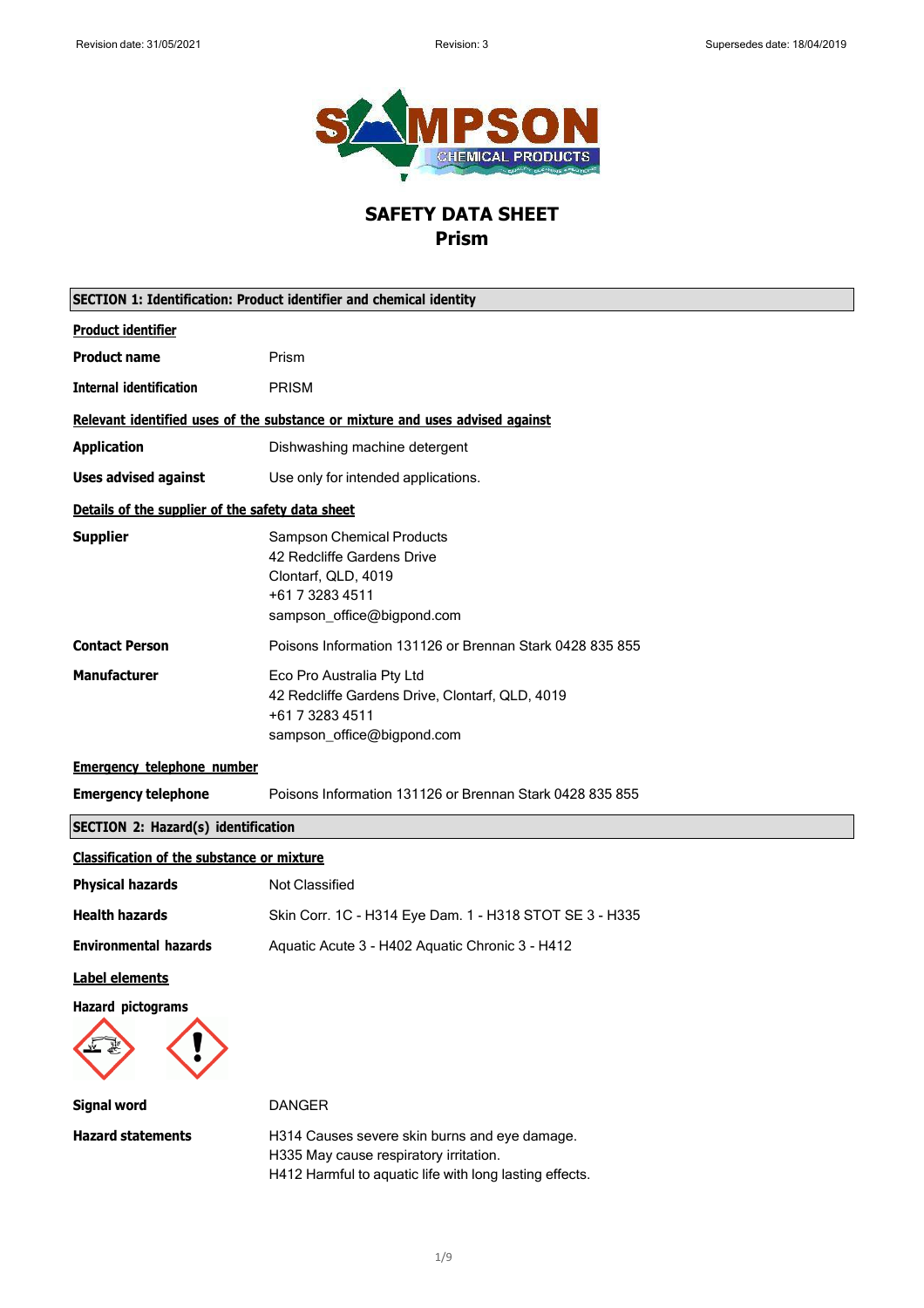| <b>Precautionary statements</b> | P <sub>260</sub> Do not breathe dust.                                                |
|---------------------------------|--------------------------------------------------------------------------------------|
|                                 | P261 Avoid breathing dust.                                                           |
|                                 | P264 Wash contaminated skin thoroughly after handling.                               |
|                                 | P271 Use only outdoors or in a well-ventilated area.                                 |
|                                 | P273 Avoid release to the environment.                                               |
|                                 | P280 Wear protective gloves/ protective clothing/ eye protection/ face protection.   |
|                                 | P301+P330+P331 IF SWALLOWED: Rinse mouth. Do NOT induce vomiting.                    |
|                                 | P303+P361+P353 IF ON SKIN (or hair): Take off immediately all contaminated clothing. |
|                                 | Rinse skin with water/ shower.                                                       |
|                                 | P304+P340 IF INHALED: Remove victim to fresh air and keep at rest in a position      |
|                                 | comfortable for breathing.                                                           |
|                                 | P305+P351+P338 IF IN EYES: Rinse cautiously with water for several minutes. Remove   |
|                                 | contact lenses, if present and easy to do. Continue rinsing.                         |
|                                 | P310 Immediately call a POISON CENTER or doctor/ physician.                          |
|                                 | P312 Call a POISON CENTER or doctor/ physician if you feel unwell.                   |
|                                 | P321 Specific treatment (see medical advice on this label).                          |
|                                 | P363 Wash contaminated clothing before reuse.                                        |
|                                 | P403+P233 Store in a well-ventilated place. Keep container tightly closed.           |
|                                 | P405 Store locked up.                                                                |
|                                 | P501 Dispose of contents/ container in accordance with national regulations.         |
| <b>Contains</b>                 | Sodium Metasilicate Pentahydrate, Sodium Dichloroisocyanuric Acid Dihydrate          |

#### **Other hazards**

This product does not contain any substances classified as PBT (persistent, bioaccumulative and toxic) or vPvB (very persistent and very bioaccumulative).

### **SECTION 3: Composition and information on ingredients**

| <b>Mixtures</b>                                                     |            |
|---------------------------------------------------------------------|------------|
| <b>Sodium Carbonate</b>                                             | $30 - 60%$ |
| CAS number: 497-19-8                                                |            |
| Sodium Metasilicate Pentahydrate                                    | 10-30%     |
| CAS number: 10213-79-3                                              |            |
| Sodium Dichloroisocyanuric Acid Dihydrate<br>CAS number: 51580-86-0 | $1 - 10%$  |
| ALCOHOLS, C12-14, ETHOXYLATED PROPOXYLATED                          | $1 - 10%$  |

CAS number: 68439-51-0

### **SECTION 4: First aid measures**

#### **Description of first aid measures**

| <b>General information</b> | Get medical attention if any discomfort continues. Show this Safety Data Sheet to the medical<br>personnel. Chemical burns must be treated by a physician.                                                                                                                                                                                                                                                                           |
|----------------------------|--------------------------------------------------------------------------------------------------------------------------------------------------------------------------------------------------------------------------------------------------------------------------------------------------------------------------------------------------------------------------------------------------------------------------------------|
| <b>Inhalation</b>          | Move affected person to fresh air and keep warm and at rest in a position comfortable for<br>breathing. Maintain an open airway. Loosen tight clothing such as collar, tie or belt. When<br>breathing is difficult, properly trained personnel may assist affected person by administering<br>oxygen. Get medical attention. Place unconscious person on their side in the recovery<br>position and ensure breathing can take place. |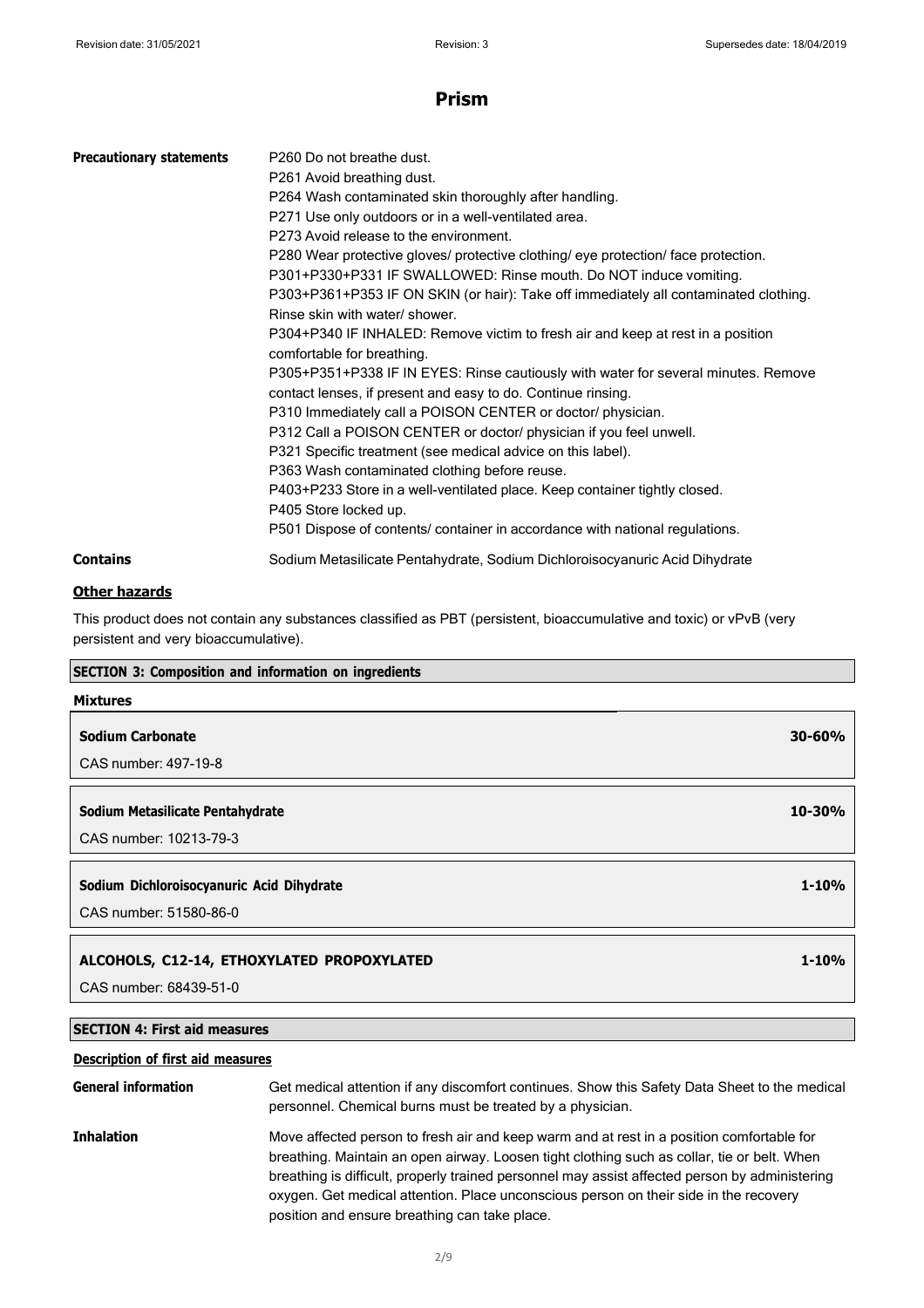| <b>Ingestion</b>                                            | Rinse mouth thoroughly with water. Give a few small glasses of water or milk to drink. Stop if<br>the affected person feels sick as vomiting may be dangerous. Never give anything by mouth<br>to an unconscious person. Place unconscious person on their side in the recovery position<br>and ensure breathing can take place. Keep affected person under observation. Get medical<br>attention. |
|-------------------------------------------------------------|----------------------------------------------------------------------------------------------------------------------------------------------------------------------------------------------------------------------------------------------------------------------------------------------------------------------------------------------------------------------------------------------------|
| <b>Skin Contact</b>                                         | It is important to remove the substance from the skin immediately. Rinse immediately with<br>plenty of water. Continue to rinse for at least 15 minutes and get medical attention. Chemical<br>burns must be treated by a physician.                                                                                                                                                               |
| Eye contact                                                 | Rinse immediately with plenty of water. Do not rub eye. Remove any contact lenses and open<br>eyelids wide apart. Continue to rinse for at least 15 minutes and get medical attention.                                                                                                                                                                                                             |
| <b>Protection of first aiders</b>                           | It may be dangerous for first aid personnel to carry out mouth-to-mouth resuscitation.                                                                                                                                                                                                                                                                                                             |
| Most important symptoms and effects, both acute and delayed |                                                                                                                                                                                                                                                                                                                                                                                                    |
| <b>General information</b>                                  | The severity of the symptoms described will vary dependent on the concentration and the<br>length of exposure.                                                                                                                                                                                                                                                                                     |
| <b>Inhalation</b>                                           | A single exposure may cause the following adverse effects: Corrosive to the respiratory tract.<br>Symptoms following overexposure may include the following: Severe irritation of nose and<br>throat.                                                                                                                                                                                              |
| <b>Ingestion</b>                                            | May cause chemical burns in mouth, oesophagus and stomach. Symptoms following<br>overexposure may include the following: Severe stomach pain. Nausea, vomiting.                                                                                                                                                                                                                                    |
| <b>Skin contact</b>                                         | Causes severe burns. Symptoms following overexposure may include the following: Pain or<br>irritation. Redness. Blistering may occur.                                                                                                                                                                                                                                                              |
| Eye contact                                                 | Causes serious eye damage. Symptoms following overexposure may include the following:                                                                                                                                                                                                                                                                                                              |
|                                                             | Pain. Profuse watering of the eyes. Redness.                                                                                                                                                                                                                                                                                                                                                       |
|                                                             | Indication of any immediate medical attention and special treatment needed                                                                                                                                                                                                                                                                                                                         |
| Notes for the doctor                                        | Treat symptomatically.                                                                                                                                                                                                                                                                                                                                                                             |
| <b>SECTION 5: Firefighting measures</b>                     |                                                                                                                                                                                                                                                                                                                                                                                                    |
| <b>Extinguishing media</b>                                  |                                                                                                                                                                                                                                                                                                                                                                                                    |
| Suitable extinguishing media                                | The product is not flammable. Extinguish with alcohol-resistant foam, carbon dioxide, dry<br>powder or water fog. Use fire-extinguishing media suitable for the surrounding fire.                                                                                                                                                                                                                  |
| <b>Unsuitable extinguishing</b><br>media                    | Do not use water jet as an extinguisher, as this will spread the fire.                                                                                                                                                                                                                                                                                                                             |
| Special hazards arising from the substance or mixture       |                                                                                                                                                                                                                                                                                                                                                                                                    |
| <b>Specific hazards</b>                                     | Severe corrosive hazard. Water used for fire extinguishing, which has been in contact with the<br>product, may be corrosive.                                                                                                                                                                                                                                                                       |
| <b>Hazardous combustion</b><br>products                     | Thermal decomposition or combustion products may include the following substances: Very<br>toxic or corrosive gases or vapours.                                                                                                                                                                                                                                                                    |
| <b>Advice for firefighters</b>                              |                                                                                                                                                                                                                                                                                                                                                                                                    |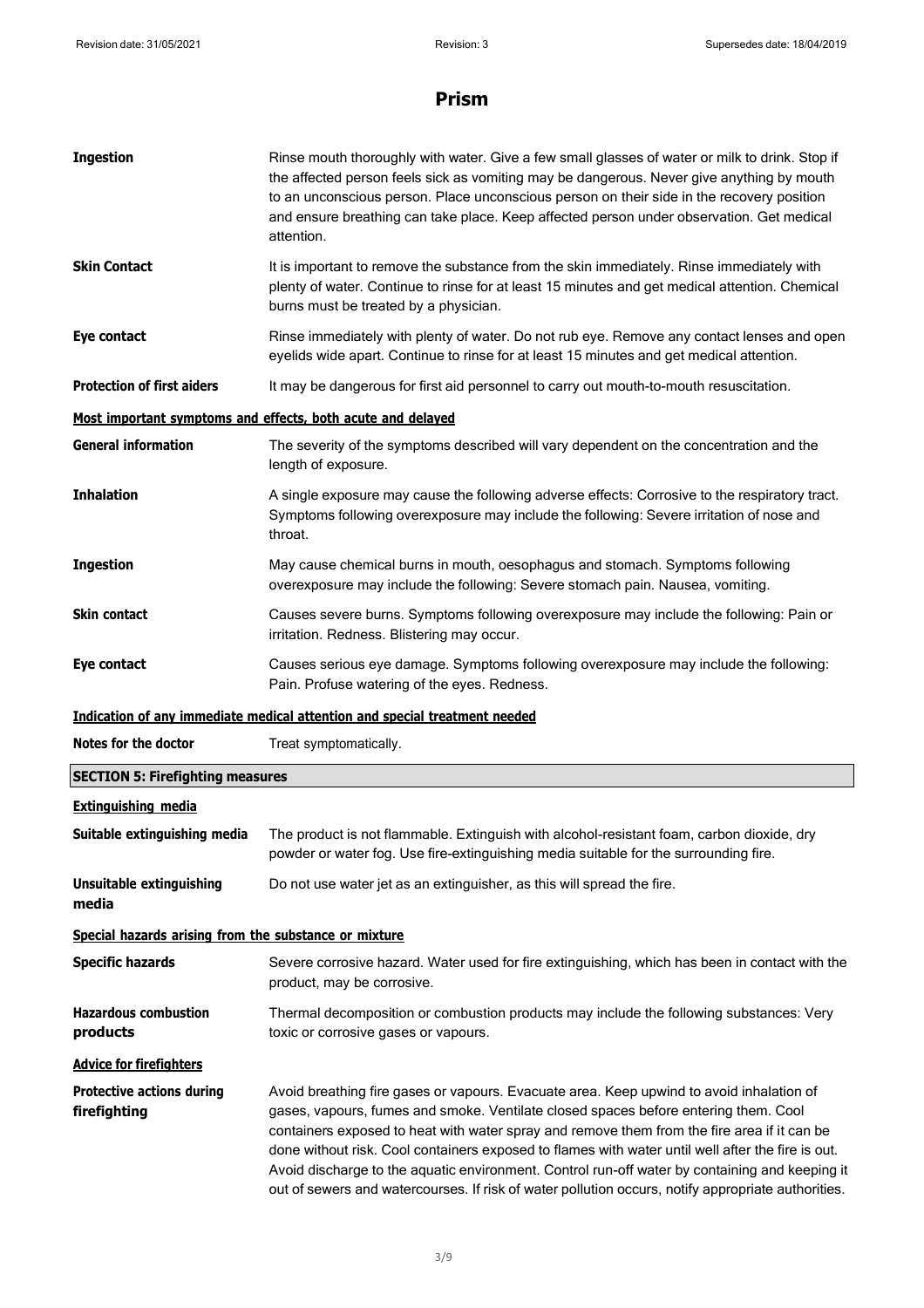| Special protective equipment<br>for firefighters             | Regular protection may not be safe. Wear chemical protective suit. Wear positive-pressure<br>self-contained breathing apparatus (SCBA) and appropriate protective clothing. Firefighter's<br>clothing conforming to Australia/New Zealand Standards AS/NZS 4967 (for clothing) AS/NZS<br>1801 (for helmets), AS/NZS 4821 (for protective boots), AS/NZS 1801 (for protective gloves)<br>will provide a basic level of protection for chemical incidents.                                                                           |  |
|--------------------------------------------------------------|------------------------------------------------------------------------------------------------------------------------------------------------------------------------------------------------------------------------------------------------------------------------------------------------------------------------------------------------------------------------------------------------------------------------------------------------------------------------------------------------------------------------------------|--|
| <b>Hazchem Code</b>                                          | 2X                                                                                                                                                                                                                                                                                                                                                                                                                                                                                                                                 |  |
| <b>SECTION 6: Accidental release measures</b>                |                                                                                                                                                                                                                                                                                                                                                                                                                                                                                                                                    |  |
|                                                              | Personal precautions, protective equipment and emergency procedures                                                                                                                                                                                                                                                                                                                                                                                                                                                                |  |
| <b>Personal precautions</b>                                  | Wear protective clothing as described in Section 8 of this safety data sheet. No action shall be<br>taken without appropriate training or involving any personal risk. Avoid inhalation of dust and<br>vapours. Use suitable respiratory protection if ventilation is inadequate. Avoid contact with<br>skin and eyes.                                                                                                                                                                                                             |  |
| <b>Environmental precautions</b>                             |                                                                                                                                                                                                                                                                                                                                                                                                                                                                                                                                    |  |
| <b>Environmental precautions</b>                             | Avoid discharge into drains or watercourses or onto the ground. Avoid discharge to the<br>aquatic environment.                                                                                                                                                                                                                                                                                                                                                                                                                     |  |
| Methods and material for containment and cleaning up         |                                                                                                                                                                                                                                                                                                                                                                                                                                                                                                                                    |  |
| Methods for cleaning up                                      | Wear protective clothing as described in Section 8 of this safety data sheet. Clear up spills<br>immediately and dispose of waste safely. This product is corrosive. Collect spillage with a<br>shovel and broom, or similar and reuse, if possible. Collect and place in suitable waste<br>disposal containers and seal securely. Flush contaminated area with plenty of water. Wash<br>thoroughly after dealing with a spillage. Dangerous for the environment. Do not empty into<br>drains. For waste disposal, see Section 13. |  |
| Reference to other sections                                  |                                                                                                                                                                                                                                                                                                                                                                                                                                                                                                                                    |  |
| Reference to other sections                                  | For personal protection, see Section 8. See Section 11 for additional information on health<br>hazards. See Section 12 for additional information on ecological hazards. For waste disposal,<br>see Section 13.                                                                                                                                                                                                                                                                                                                    |  |
|                                                              | SECTION 7: Handling and storage, including how the chemical may be safely used                                                                                                                                                                                                                                                                                                                                                                                                                                                     |  |
| <b>Precautions for safe handling</b>                         |                                                                                                                                                                                                                                                                                                                                                                                                                                                                                                                                    |  |
| <b>Usage precautions</b>                                     | Read and follow manufacturer's recommendations. Wear protective clothing as described in<br>Section 8 of this safety data sheet. Keep away from food, drink and animal feeding stuffs.<br>Keep container tightly sealed when not in use. This product is corrosive. Immediate first aid is<br>imperative. Avoid discharge to the aquatic environment. Do not handle until all safety<br>precautions have been read and understood. Do not handle broken packages without<br>protective equipment. Do not reuse empty containers.   |  |
| Advice on general<br>occupational hygiene                    | Wash promptly if skin becomes contaminated. Take off contaminated clothing and wash<br>before reuse. Wash contaminated clothing before reuse.                                                                                                                                                                                                                                                                                                                                                                                      |  |
| Conditions for safe storage, including any incompatibilities |                                                                                                                                                                                                                                                                                                                                                                                                                                                                                                                                    |  |
| <b>Storage precautions</b>                                   | Store locked up. Keep only in the original container. Keep container tightly closed, in a cool,<br>well ventilated place. Keep containers upright. Protect containers from damage.                                                                                                                                                                                                                                                                                                                                                 |  |
| <b>Storage class</b>                                         | Corrosive storage.                                                                                                                                                                                                                                                                                                                                                                                                                                                                                                                 |  |
| Specific end use(s)                                          |                                                                                                                                                                                                                                                                                                                                                                                                                                                                                                                                    |  |
| Specific end use(s)                                          | The identified uses for this product are detailed in Section 1.                                                                                                                                                                                                                                                                                                                                                                                                                                                                    |  |
| <b>SECTION 8: Exposure controls and personal protection</b>  |                                                                                                                                                                                                                                                                                                                                                                                                                                                                                                                                    |  |
| <b>Control parameters</b>                                    |                                                                                                                                                                                                                                                                                                                                                                                                                                                                                                                                    |  |

4/9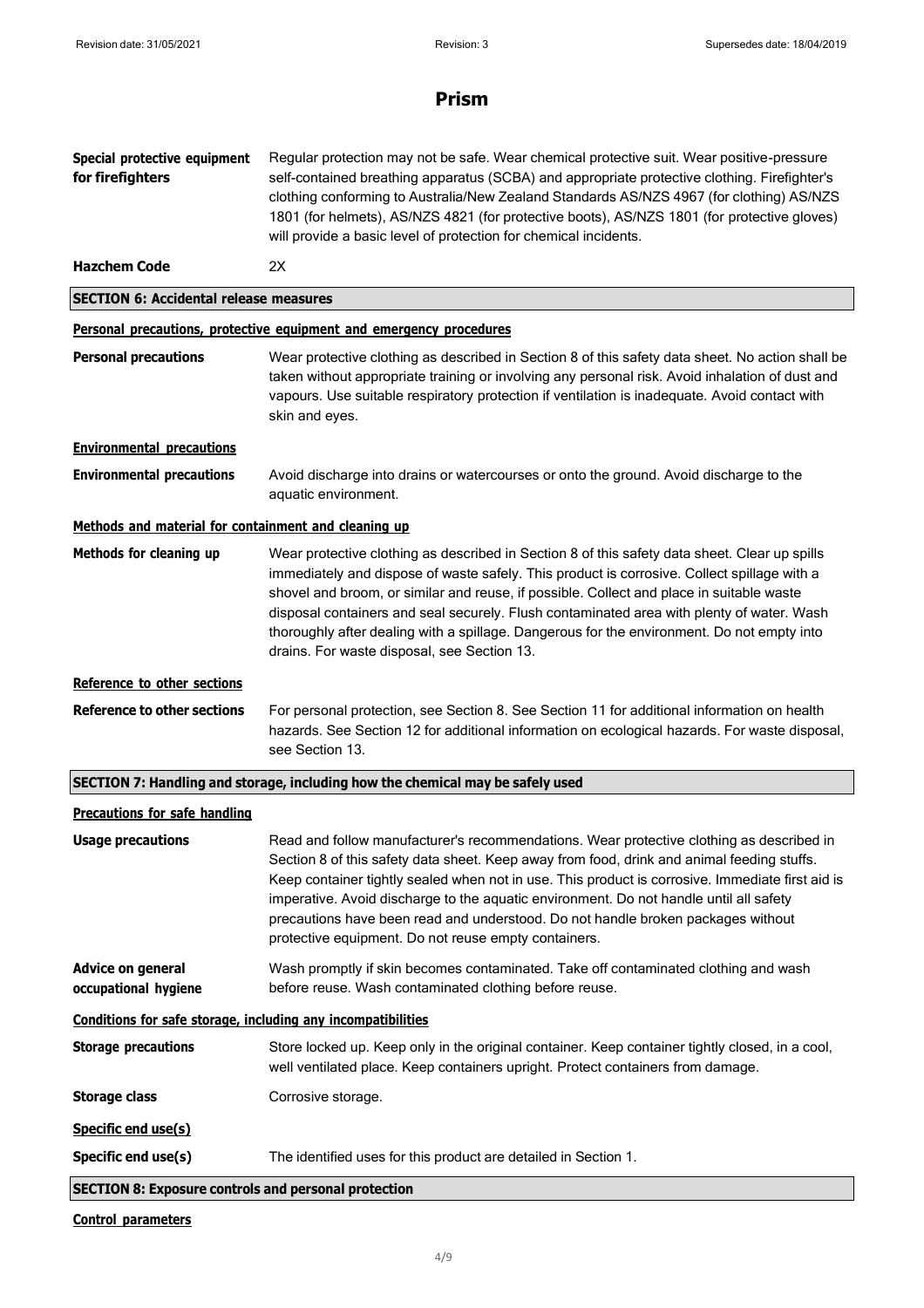#### **Occupational exposure limits**

#### **Ethanol**

Long-term exposure limit (8-hour TWA): 1000 ppm 1880 mg/m<sup>3</sup>

#### **2-methylpropan-2-ol**

Long-term exposure limit (8-hour TWA): 100 ppm 303 mg/m<sup>3</sup> Short-term exposure limit (15-minute): 150 ppm 455 mg/m<sup>3</sup>

#### **Exposure controls**

**protection**

| <b>Protective equipment</b>                | <b>TO ON CS</b><br>$\sqrt{N}$                                                                                                                                                                                                                                                                                |
|--------------------------------------------|--------------------------------------------------------------------------------------------------------------------------------------------------------------------------------------------------------------------------------------------------------------------------------------------------------------|
| <b>Appropriate engineering</b><br>controls | Provide adequate general and local exhaust ventilation. Ensure the ventilation system is<br>regularly maintained and tested. Good general ventilation should be adequate to control<br>worker exposure to airborne contaminants. Observe any occupational exposure limits for the<br>product or ingredients. |
| Eye/face protection                        | Wear tight-fitting, chemical splash goggles or face shield. If inhalation hazards exist, a full-<br>face respirator may be required instead.                                                                                                                                                                 |
| <b>Hand protection</b>                     | Wear protective gloves. The most suitable glove should be chosen in consultation with the<br>glove supplier/manufacturer, who can provide information about the breakthrough time of the                                                                                                                     |

*<u><b>A* extens on protection</u> the chosen in consultation with the about the breakthrough time of the glove material. To protect hands from chemicals, gloves should comply with Australia/New Zealand Standard AS/NZS 2161. Considering the data specified by the glove manufacturer, check during use that the gloves are retaining their protective properties and change them as soon as any deterioration is detected. Frequent changes are recommended.

**Other skin and body** Wear appropriate clothing to prevent any possibility of skin contact.

**Hygiene measures** Wash hands thoroughly after handling. Wash at the end of each work shift and before eating, smoking and using the toilet. Do not eat, drink or smoke when using this product.

**Respiratory protection** Ensure all respiratory protective equipment is suitable for its intended use and complies with Australia/New Zealand Standard AS/NZS 1716. Check that the respirator fits tightly and the filter is changed regularly. Gas and combination filter cartridges should comply with Australia/New Zealand Standard AS/NZS 1716. Full face mask respirators with replaceable filter cartridges should comply with Australia/New Zealand Standard AS/NZS 1716. Half mask and quarter mask respirators with replaceable filter cartridges should comply with Australia/New Zealand Standard AS/NZS 1716.

**Environmental exposure controls** Keep container tightly sealed when not in use. Emissions from ventilation or work process equipment should be checked to ensure they comply with the requirements of environmental protection legislation. In some cases, fume scrubbers, filters or engineering modifications to the process equipment will be necessary to reduce emissions to acceptable levels.

#### **SECTION 9: Physical and chemical properties**

#### **Information on basic physical and chemical properties**

| <b>Appearance</b>       | Coarse granulated powder |
|-------------------------|--------------------------|
| Colour                  | White.                   |
| <b>Odour</b>            | Faint chlorine odour     |
| <b>Specific Gravity</b> |                          |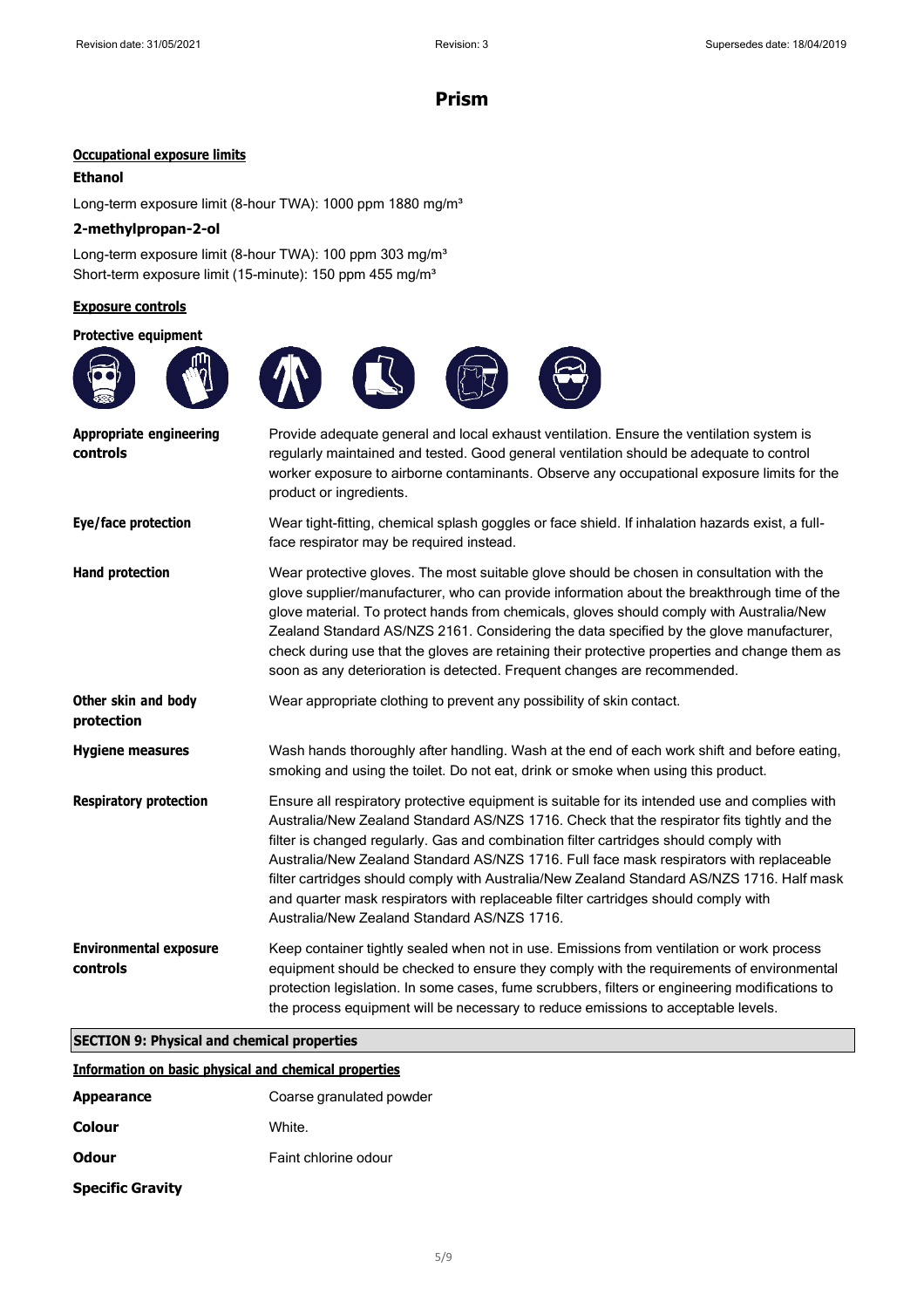| <b>SECTION 10: Stability and reactivity</b>                          |                                                                                                                                                                           |  |
|----------------------------------------------------------------------|---------------------------------------------------------------------------------------------------------------------------------------------------------------------------|--|
| <b>Reactivity</b>                                                    | There are no known reactivity hazards associated with this product.                                                                                                       |  |
| <b>Stability</b>                                                     | Stable at normal ambient temperatures and when used as recommended. Stable under the<br>prescribed storage conditions.                                                    |  |
| <b>Possibility of hazardous</b><br>reactions                         | No potentially hazardous reactions known.                                                                                                                                 |  |
| <b>Conditions to avoid</b>                                           | Avoid heat, flames and other sources of ignition.                                                                                                                         |  |
| <b>Materials to avoid</b>                                            | Oxidising agents. Acids. Some metals.                                                                                                                                     |  |
| <b>Hazardous decomposition</b><br>products                           | Does not decompose when used and stored as recommended. Thermal decomposition or<br>combustion products may include the following substances: Corrosive gases or vapours. |  |
| <b>SECTION 11: Toxicological information</b>                         |                                                                                                                                                                           |  |
| <b>Information on toxicological effects</b>                          |                                                                                                                                                                           |  |
| <b>Acute toxicity - oral</b><br>Notes (oral LD <sub>50</sub> )       | Based on available data the classification criteria are not met.                                                                                                          |  |
| ATE oral (mg/kg)                                                     | 3,158.42                                                                                                                                                                  |  |
| <b>Acute toxicity - dermal</b><br>Notes (dermal LD <sub>50</sub> )   | Based on available data the classification criteria are not met.                                                                                                          |  |
| <b>Acute toxicity - inhalation</b><br><b>Notes (inhalation LCso)</b> | Based on available data the classification criteria are not met.                                                                                                          |  |
| <b>Skin corrosion/irritation</b><br>Animal data                      | Skin Corr. 1B - H314 Causes severe burns.                                                                                                                                 |  |
| Serious eye damage/irritation                                        | Serious eye damage/irritation Eye Dam. 1 - H318 Corrosive to skin. Corrosivity to eyes is assumed.                                                                        |  |
| <b>Respiratory sensitisation</b><br><b>Respiratory sensitisation</b> | Based on available data the classification criteria are not met.                                                                                                          |  |
| <b>Skin sensitisation</b><br><b>Skin sensitisation</b>               | Based on available data the classification criteria are not met.                                                                                                          |  |
| Germ cell mutagenicity<br>Genotoxicity - in vitro                    | Based on available data the classification criteria are not met.                                                                                                          |  |
| <b>Carcinogenicity</b><br>Carcinogenicity                            | Based on available data the classification criteria are not met.                                                                                                          |  |
| <b>IARC</b> carcinogenicity                                          | Contains a substance/a group of substances which may cause cancer. IARC Group 1<br>Carcinogenic to humans.                                                                |  |
| <b>Reproductive toxicity</b>                                         | Reproductive toxicity - fertility Based on available data the classification criteria are not met.                                                                        |  |
| <b>Reproductive toxicity -</b><br>development                        | Based on available data the classification criteria are not met.                                                                                                          |  |
| Specific target organ toxicity - single exposure                     |                                                                                                                                                                           |  |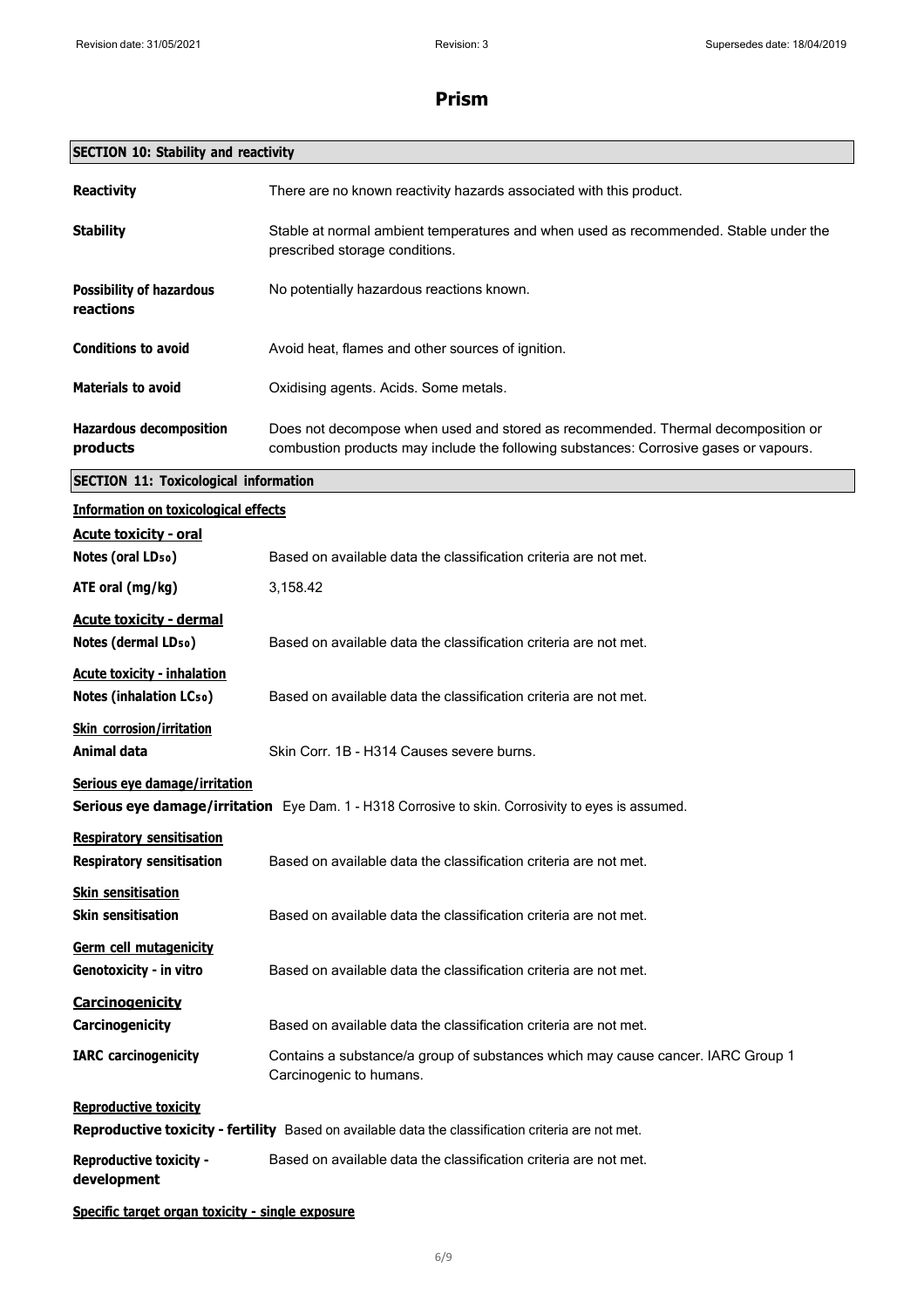| <b>STOT - single exposure</b>                                        | STOT SE 3 - H335 May cause respiratory irritation.                                                                                                                                                                                                                                                                                                                                                                                                                        |  |
|----------------------------------------------------------------------|---------------------------------------------------------------------------------------------------------------------------------------------------------------------------------------------------------------------------------------------------------------------------------------------------------------------------------------------------------------------------------------------------------------------------------------------------------------------------|--|
| <b>Target organs</b>                                                 | Respiratory system, lungs                                                                                                                                                                                                                                                                                                                                                                                                                                                 |  |
| Specific target organ toxicity - repeated exposure                   |                                                                                                                                                                                                                                                                                                                                                                                                                                                                           |  |
| <b>STOT - repeated exposure</b>                                      | Not classified as a specific target organ toxicant after repeated exposure.                                                                                                                                                                                                                                                                                                                                                                                               |  |
| <b>Aspiration hazard</b><br><b>Aspiration hazard</b>                 | Not relevant. Solid.                                                                                                                                                                                                                                                                                                                                                                                                                                                      |  |
| <b>General information</b>                                           | The severity of the symptoms described will vary dependent on the concentration and the<br>length of exposure.                                                                                                                                                                                                                                                                                                                                                            |  |
| <b>Inhalation</b>                                                    | Corrosive to the respiratory tract. Symptoms following overexposure may include the<br>following: Severe irritation of nose and throat.                                                                                                                                                                                                                                                                                                                                   |  |
| <b>Ingestion</b>                                                     | May cause chemical burns in mouth, oesophagus and stomach. Symptoms following<br>overexposure may include the following: Severe stomach pain. Nausea, vomiting.                                                                                                                                                                                                                                                                                                           |  |
| <b>Skin Contact</b>                                                  | Causes severe burns. Symptoms following overexposure may include the following: Pain or<br>irritation. Redness. Blistering may occur.                                                                                                                                                                                                                                                                                                                                     |  |
| Eye contact                                                          | Causes serious eye damage. Symptoms following overexposure may include the following:<br>Pain. Profuse watering of the eyes. Redness.                                                                                                                                                                                                                                                                                                                                     |  |
| <b>Route of exposure</b>                                             | Ingestion Inhalation Skin and/or eye contact                                                                                                                                                                                                                                                                                                                                                                                                                              |  |
| <b>Target Organs</b>                                                 | Respiratory system, lungs                                                                                                                                                                                                                                                                                                                                                                                                                                                 |  |
| <b>SECTION 12: Ecological information</b>                            |                                                                                                                                                                                                                                                                                                                                                                                                                                                                           |  |
| <b>Toxicity</b>                                                      | Aquatic Chronic 3 - H412 Harmful to aquatic life with long lasting effects.                                                                                                                                                                                                                                                                                                                                                                                               |  |
| Persistence and degradability                                        |                                                                                                                                                                                                                                                                                                                                                                                                                                                                           |  |
|                                                                      | Persistence and degradability The degradability of the product is not known.                                                                                                                                                                                                                                                                                                                                                                                              |  |
| <b>Bioaccumulative potential</b><br><b>Bioaccumulative Potential</b> | No data available on bioaccumulation.                                                                                                                                                                                                                                                                                                                                                                                                                                     |  |
| <b>Mobility in soil</b>                                              |                                                                                                                                                                                                                                                                                                                                                                                                                                                                           |  |
| <b>Mobility</b>                                                      | No data available.                                                                                                                                                                                                                                                                                                                                                                                                                                                        |  |
| Other adverse effects                                                |                                                                                                                                                                                                                                                                                                                                                                                                                                                                           |  |
| <b>Other adverse effects</b>                                         | None known.                                                                                                                                                                                                                                                                                                                                                                                                                                                               |  |
| <b>SECTION 13: Disposal considerations</b>                           |                                                                                                                                                                                                                                                                                                                                                                                                                                                                           |  |
| <b>Waste treatment methods</b>                                       |                                                                                                                                                                                                                                                                                                                                                                                                                                                                           |  |
| <b>General information</b>                                           | The generation of waste should be minimised or avoided wherever possible. Reuse or recycle<br>products wherever possible. This material and its container must be disposed of in a safe<br>way. When handling waste, the safety precautions applying to handling of the product should<br>be considered. Care should be taken when handling emptied containers that have not been<br>thoroughly cleaned or rinsed out. Empty containers or liners may retain some product |  |

residues and hence be potentially hazardous.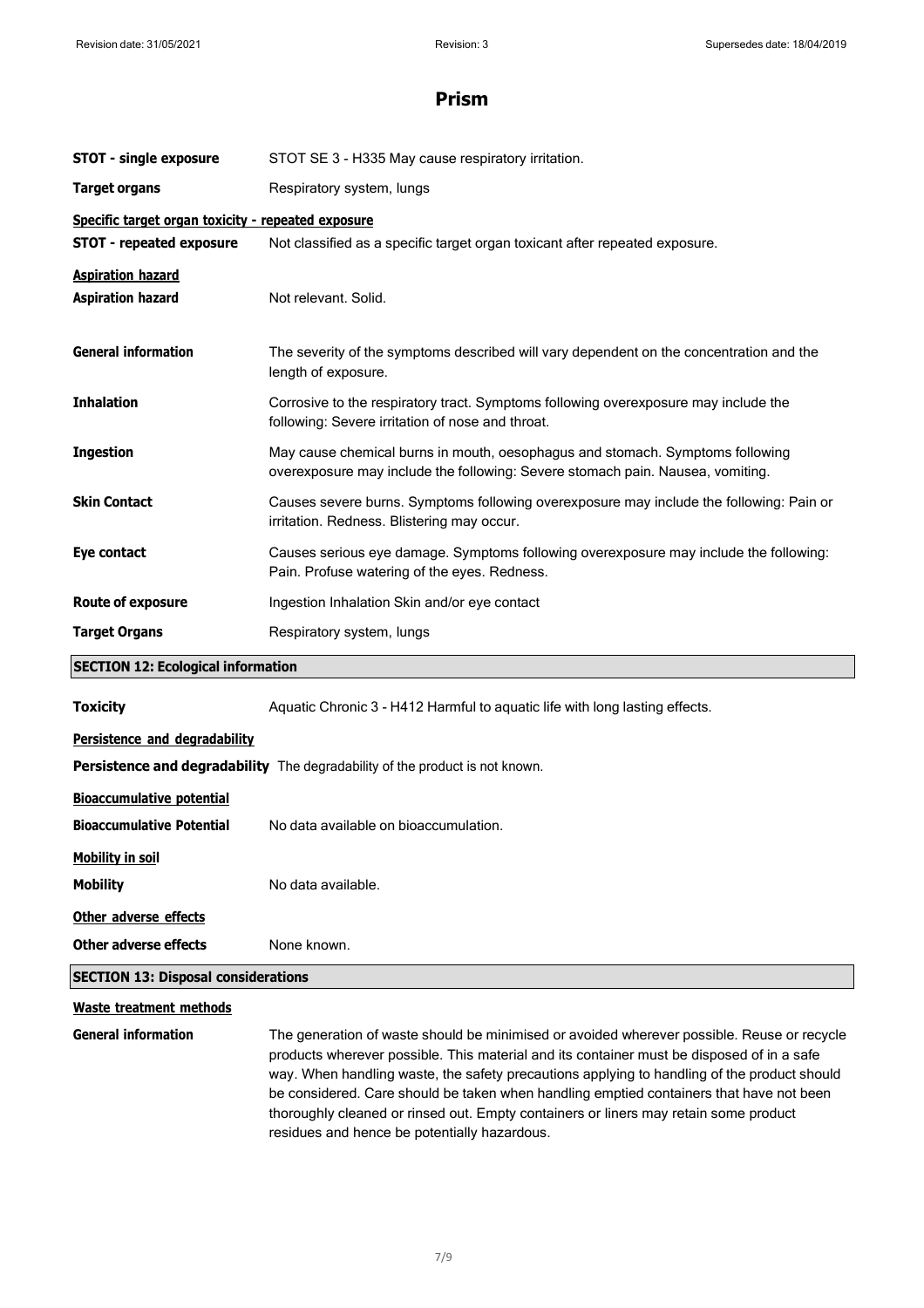| <b>Disposal methods</b>                                                        | Dispose of surplus products and those that cannot be recycled via a licensed waste disposal<br>contractor. Waste, residues, empty containers, discarded work clothes and contaminated<br>cleaning materials should be collected in designated containers, labelled with their contents.<br>Incineration or landfill should only be considered when recycling is not feasible. |
|--------------------------------------------------------------------------------|-------------------------------------------------------------------------------------------------------------------------------------------------------------------------------------------------------------------------------------------------------------------------------------------------------------------------------------------------------------------------------|
| <b>SECTION 14: Transport information</b>                                       |                                                                                                                                                                                                                                                                                                                                                                               |
| <b>UN number</b>                                                               |                                                                                                                                                                                                                                                                                                                                                                               |
| UN No. (ADG)                                                                   | 1759                                                                                                                                                                                                                                                                                                                                                                          |
| UN No. (IMDG)                                                                  | 1759                                                                                                                                                                                                                                                                                                                                                                          |
| UN No. (ICAO)                                                                  | 1759                                                                                                                                                                                                                                                                                                                                                                          |
| <b>UN proper shipping name</b>                                                 |                                                                                                                                                                                                                                                                                                                                                                               |
|                                                                                | Proper shipping name (ADG) CORROSIVE SOLID, N.O.S. (CONTAINS Sodium Metasilicate Pentahydrate)                                                                                                                                                                                                                                                                                |
| Proper shipping name<br>(IMDG)                                                 | CORROSIVE SOLID, N.O.S. (CONTAINS Sodium Metasilicate Pentahydrate)                                                                                                                                                                                                                                                                                                           |
|                                                                                | Proper shipping name (ICAO) CORROSIVE SOLID, N.O.S. (CONTAINS Sodium Metasilicate Pentahydrate)                                                                                                                                                                                                                                                                               |
| Transport hazard class(es)                                                     |                                                                                                                                                                                                                                                                                                                                                                               |
| <b>ADG class</b>                                                               | 8                                                                                                                                                                                                                                                                                                                                                                             |
| <b>ADG classification code</b>                                                 | C10                                                                                                                                                                                                                                                                                                                                                                           |
| <b>ADG label</b>                                                               | 8                                                                                                                                                                                                                                                                                                                                                                             |
| <b>IMDG class</b>                                                              | 8                                                                                                                                                                                                                                                                                                                                                                             |
| <b>ICAO</b> class/division                                                     | 8                                                                                                                                                                                                                                                                                                                                                                             |
| <b>Transport labels</b>                                                        |                                                                                                                                                                                                                                                                                                                                                                               |
|                                                                                |                                                                                                                                                                                                                                                                                                                                                                               |
| Packing group                                                                  |                                                                                                                                                                                                                                                                                                                                                                               |
| ADG packing group                                                              | Ш                                                                                                                                                                                                                                                                                                                                                                             |
| <b>IMDG packing group</b>                                                      | $\mathbf{H}$                                                                                                                                                                                                                                                                                                                                                                  |
| <b>ICAO packing group</b>                                                      | $\mathbf{H}$                                                                                                                                                                                                                                                                                                                                                                  |
| <b>Environmental hazards</b>                                                   |                                                                                                                                                                                                                                                                                                                                                                               |
| Environmentally hazardous substance/marine pollutant<br>No.                    |                                                                                                                                                                                                                                                                                                                                                                               |
| <b>Special precautions for user</b>                                            |                                                                                                                                                                                                                                                                                                                                                                               |
| <b>EmS</b>                                                                     | F-A, S-B                                                                                                                                                                                                                                                                                                                                                                      |
| <b>Hazchem Code</b>                                                            | 2X                                                                                                                                                                                                                                                                                                                                                                            |
| Transport in bulk according to<br>Annex II of MARPOL 73/78<br>and the IBC Code | Not applicable.                                                                                                                                                                                                                                                                                                                                                               |
| <b>SECTION 15: Regulatory information</b>                                      |                                                                                                                                                                                                                                                                                                                                                                               |
|                                                                                |                                                                                                                                                                                                                                                                                                                                                                               |